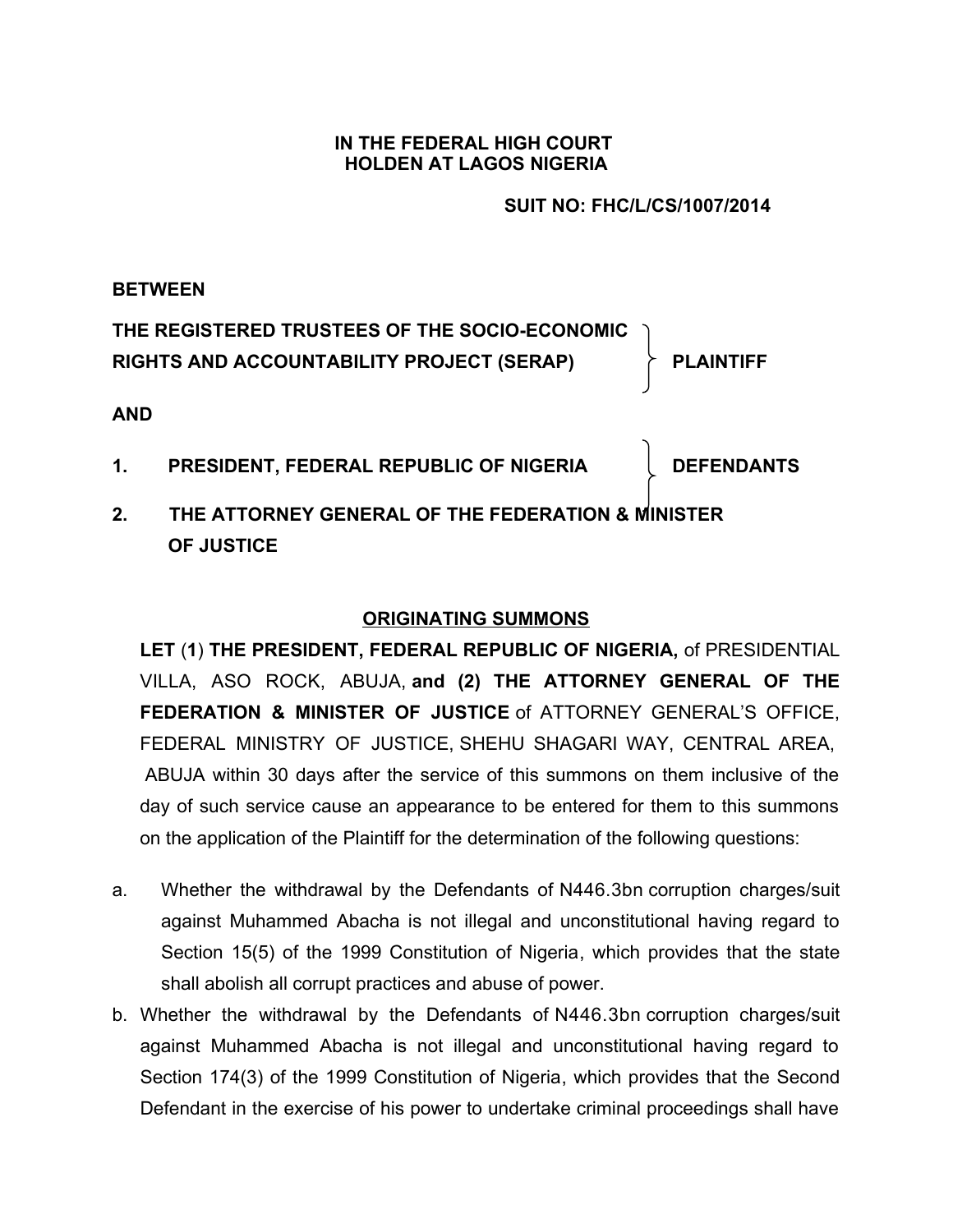regard to the public interest, interest of justice and the need to prevent abuse of legal process.

c. Whether the withdrawal by the Defendants of N446.3bn corruption charges/suit against Muhammed Abacha is not illegal having regard to Nigeria's international obligations under the UN Convention against Corruption, which requires Nigeria to apply in good faith its domestic law and in manner that does not frustrate or defeat the object and purpose of the Convention to end impunity for large-scale corruption

## **AND THE PLAINTIFF CLAIMS AGAINST THE DEFENDANTS AS FOLLOWS**:

**1**. **A DECLARATION** that the withdrawal by the Defendants of N446.3bn corruption charges/suit against Muhammed Abacha is illegal and unconstitutional having regard to Section 15(5) of the 1999 Constitution of Nigeria, which provides that the state shall abolish all corrupt practices and abuse of power.

**2. A DECLARATION** that the withdrawal by the Defendants of N446.3bn corruption charges/suit against Muhammed Abacha is illegal and unconstitutional having regard to Section 174(3) of the 1999 Constitution of Nigeria, which provides that the Second Defendant in the exercise of his power to undertake criminal proceedings shall have regard to the public interest, interest of justice and the need to prevent abuse of legal process.

**3. A DECLARATION** that the withdrawal by the Defendants of N446.3bn corruption charges/suit against Muhammed Abacha is illegal having regard to Nigeria's international obligations under the UN Convention against Corruption, which requires Nigeria to apply in good faith its domestic law and in manner that does not frustrate or defeat the object and purpose of the Convention to end impunity for large-scale corruption

**4. AN ORDER** directing the Defendants to reinstate the corruption charges/suit against Muhammed Abacha forthwith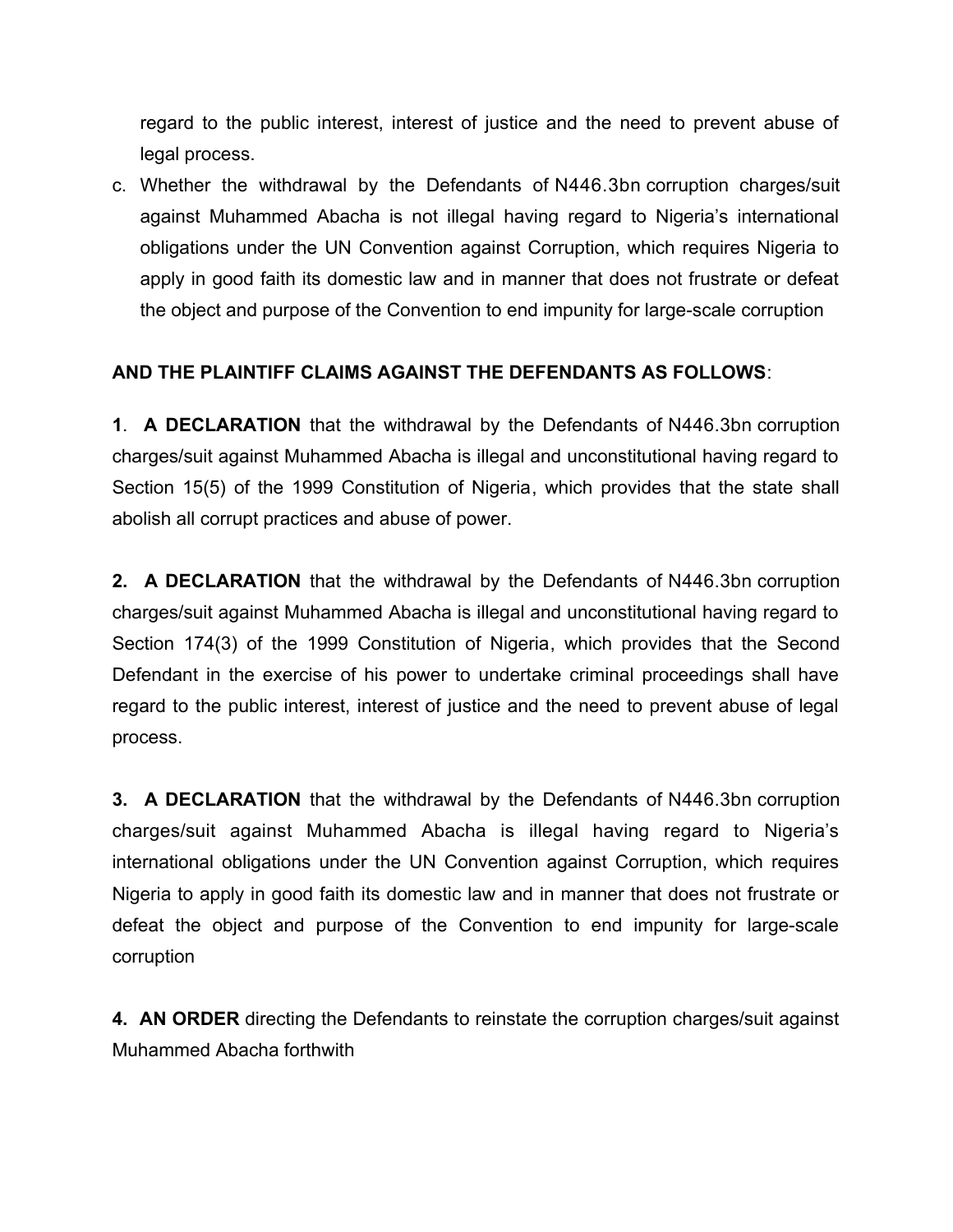**THIS SUMMONS** was taken out by **ADETOKUNBO MUMUNI ESQ,** 4 Akintoye Shogunle Street, Offf John Olugbo Street, Off Obafemi Awolowo Way, Ikeja, Lagos, Legal Practitioner for the above – named Plaintiff.

The Defendants may appear hereto by entering appearance personally or by legal practitioner either by handing in the appropriate forms duly completed, at the Federal High Court Registry, Lagos, or by sending them to that office by post.

Note:

If the Defendants do not enter appearance within the time and at the place above mentioned, such orders will be made and proceedings may be taken as the Judge may think just and expedient.

Dated this………………day of ……………….2014.

#### **OYINDAMOLA MUSA ESQ ADETOKUNBO MUMUNI ESQ SOCIO-ECONOMIC RIGHTS & ACCOUNTABILITY PROJECT (SERAP) 4 AKINTOYE SHOGUNLE STREET OF JOHN OLUGBO STREET OFF OBAFEMI AWOLOWO WAY IKEJA LAGOS TEL: (+234) (1) 8027989119 EMAIL: [adetokunbomumuni@yahoo.co.uk](mailto:adetokunbomumuni@yahoo.co.uk) SOLICITOR TO THE PLAINTIFF**

## **FOR SERVICE ON:**

THE 1<sup>st</sup> and 2<sup>nd</sup> DEFENDANTS

C/O ATTORNEY-GENERAL OF THE FEDERATION & MINISTER OF JUSTICE

FEDERAL MINISTRY OF JUSTICE ANNEX, BROAD STREET, LAGOS

### **IN THE FEDERAL HIGH COURT HOLDEN AT LAGOS NIGERIA**

**SUIT NO FHC/L/CS/1007/2014**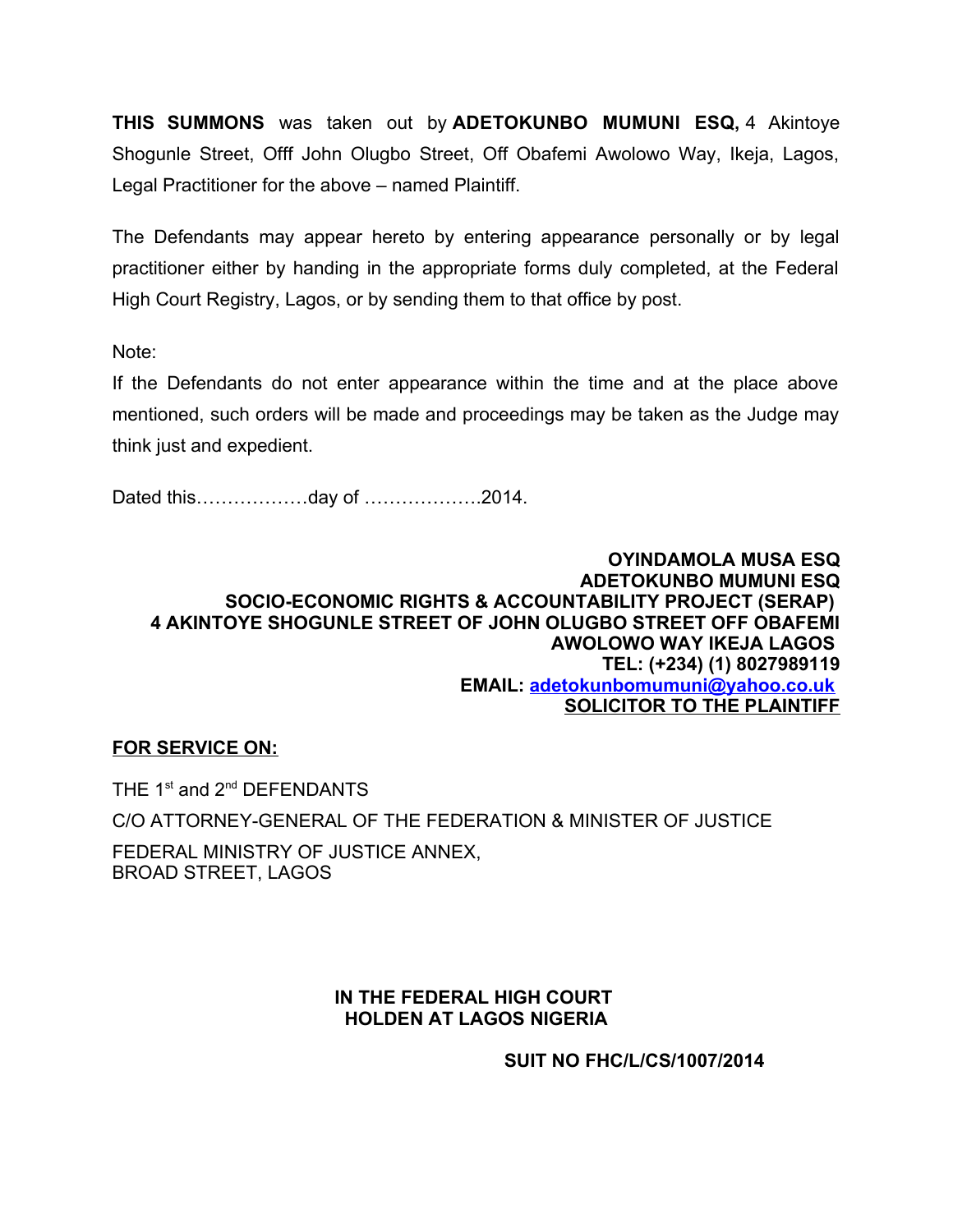### **BETWEEN**

# **THE REGISTERED TRUSTEES OF THE SOCIO-ECONOMIC RIGHTS AND ACCOUNTABILITY PROJECT (SERAP) PLAINTIFF**

## **AND**

1. **PRESIDENT, FEDERAL REPUBLIC OF NIGERIA DEFENDANTS** 

# **2. THE ATTORNEY GENERAL OF THE FEDERATION & MINISTER OF JUSTICE**

## **AFFIDAVIT IN SUPPORT OF ORIGINATING SUMMONS**

I, Adetola Adeleke, Male, Christian, and Litigation Clerk of 4 Akintoye Shogunle Street off John Olugbo Street, Ikeja Lagos hereby make Oath and state as follows:

- 1. That I am a Litigation Clerk of the Socio-Economic Rights and Accountability Project (SERAP), the Plaintiff in this suit.
- 2. That I have the consent and authority of the Plaintiff herein to depose to this affidavit.
- 3. That by virtue of my position and the fact stated in paragraph 2 hereof, I am conversant with the facts of this case and with the facts deposed to herein.
- 4. That the Plaintiff is a human rights non-governmental organization established in Nigeria and incorporated under Part C of the Companies and Allied Matters Decree, 1990. A copy of the Certificate of Incorporation of SERAP is attached herewith as Exhibit 1.
- 5. That the Plaintiff seeks to promote transparency and accountability in government through human rights. A copy of the Constitution of the Plaintiff is hereby attached as Exhibit 2
- 6. That the Defendants brought nine counts of stealing against Mohammed Abacha in February 2014, accusing him of unlawfully receiving about N446.3bn allegedly stolen from the government of Nigeria's coffers between 1995 and 1998.
- 7. That the charge, marked CR.21-24/2008, indicated that the stolen money allegedly received by Mohammed Abacha included \$141,100,000 and \$384,353,000 made up of cash and travelers' cheques.
- 8. That on 18 June, 2014 the Defendants withdrew the charges/suit against Muhammed Abacha pending before the FCT High Court by way of a notice of withdrawal dated June 17, 2014, on the vague excuse that there were fresh facts and documents available to Defendants.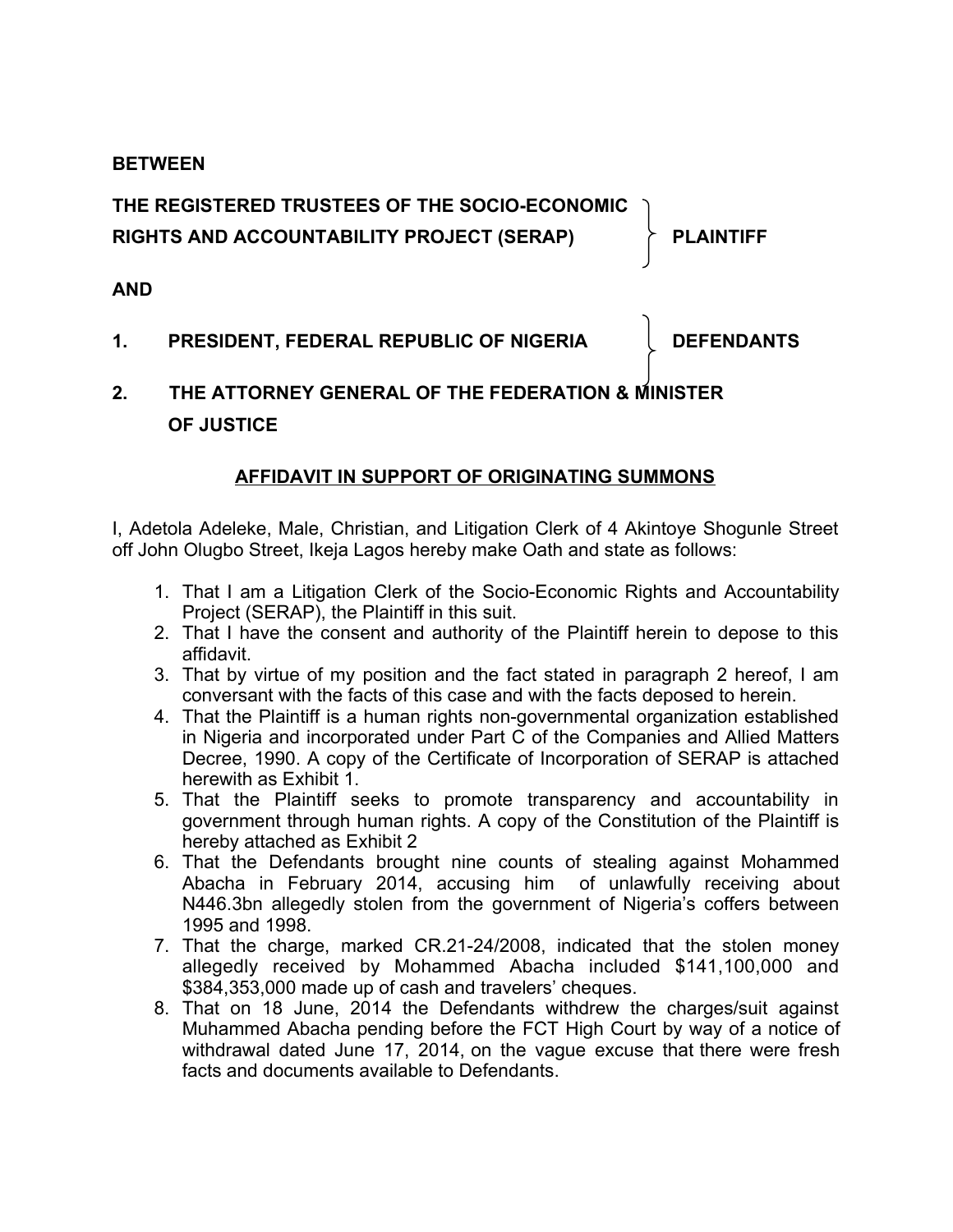- 9. That I was informed by Counsel to the Plaintiff and I verily believed him that the Defendants acted in breach of the 1999 Constitution (as amended) and Nigeria's international anticorruption obligations and commitments
- 10.That I was informed by Counsel to the Plaintiff and I verily believed him that the above action by the Defendants, was done in bad faith and has resulted in defeating the object and purpose of the 1999 Constitution and the UN Convention against Corruption to combat impunity for corruption
- 11.That unless the reliefs sought herein are granted, the Defendants will continue to be breach of the 1999 Constitution, and Nigeria's international anticorruption obligations and commitment
- 12.I verily believe that a grant of the reliefs sought for by the Plaintiffs will serve the overriding interests of justice and the public as well as ensure the entrenchment of accountability in the management of public funds and public affairs.
- 13.I make this affidavit in good faith and in accordance with the oaths Act LFN 2004.

................................. **D E P O N E N T**

.

**SWORN to** at the Federal High Court Registry Lagos,

this ................day of ………………………..2014.

### **B E F O R E M E**

### **C O M M I S S I O N E R FOR O A T H S**

### **IN THE FEDERAL HIGH COURT HOLDEN AT LAGOS NIGERIA**

**SUIT NO FHC/L/CS/1007/2014**

**BETWEEN**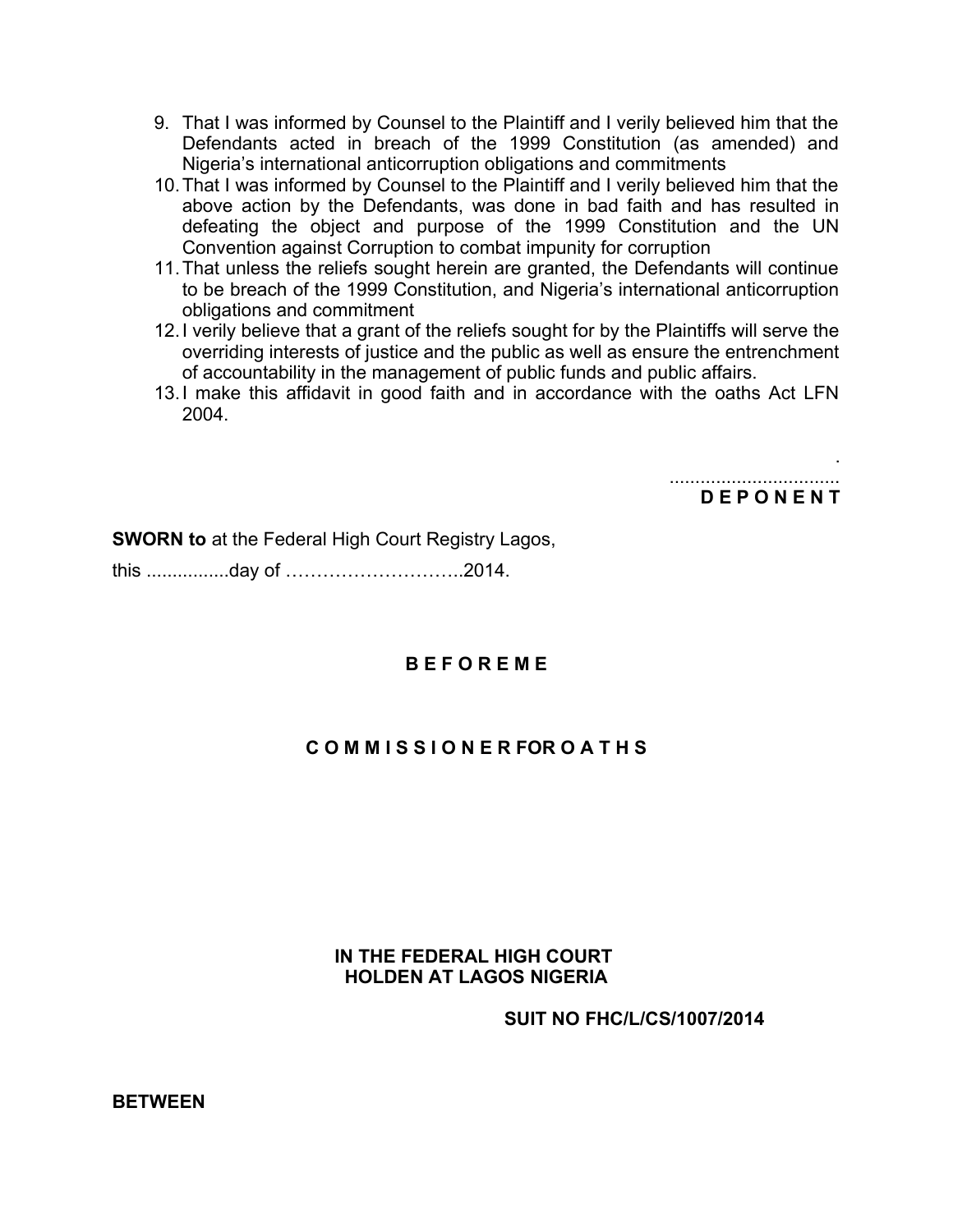**THE REGISTERED TRUSTEES OF THE SOCIO-ECONOMIC RIGHTS AND ACCOUNTABILITY PROJECT (SERAP) PLAINTIFF**

**AND**

1. **PRESIDENT, FEDERAL REPUBLIC OF NIGERIA DEFENDANTS** 

**2. THE ATTORNEY GENERAL OF THE FEDERATION & MINISTER OF JUSTICE**

# WRITTEN ADDRESS IN SUPPORT OF ORIGINATING SUMMONS

**Prepared By:**

**OYINDAMOLA MUSA ESQ ADETOKUNBO MUMUNI ESQ SOCIO-ECONOMIC RIGHTS & ACCOUNTABILITY PROJECT (SERAP) 4 AKINTOYE SHOGUNLE STREET OF JOHN OLUGBO STREET OFF OBAFEMI AWOLOWO WAY IKEJA LAGOS TEL: (+234) (1) 8027989119 EMAIL: [adetokunbomumuni@yahoo.co.uk](mailto:adetokunbomumuni@yahoo.co.uk) SOLICITOR TO THE PLAINTIFF**

# 1.0. **INTRODUCTION**

- 1.1. This Written Address is filed on behalf of the Plaintiff and in support of this Originating Summons.
- 1.2. The main issues for consideration in this case relate to the lawfulness of the withdrawal of corruption charges/suit by the Defendants against Muhammed Abacha, as enumerated above.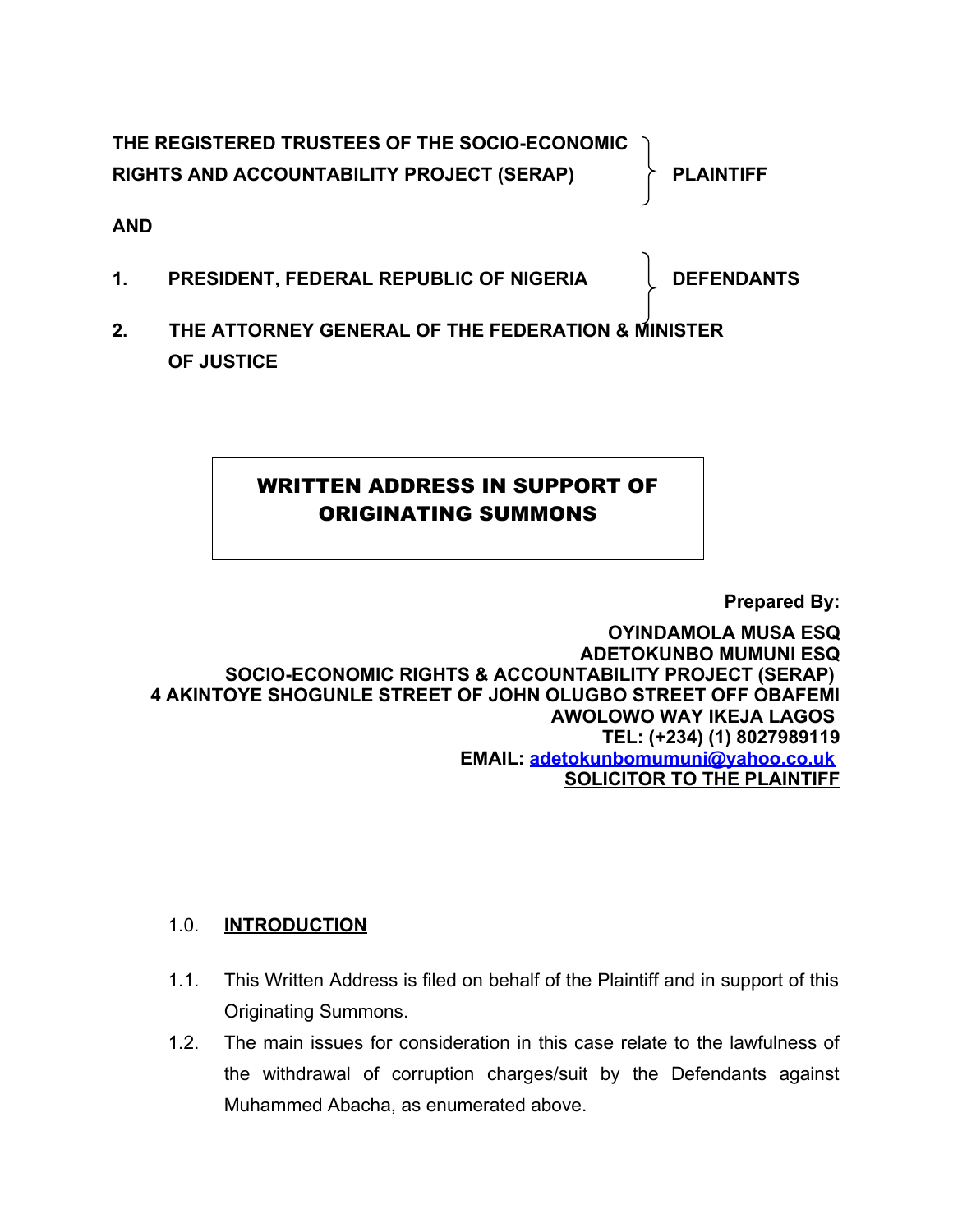## 2.0 **BACKGROUND FACTS**

- 2.1.1. The background facts in respect of this Originating Summons are well set out in the supporting affidavit of Adetola Adeleke. I humbly refer your Lordship to the said affidavit.
- 2.1.2. In the Originating Summons, the Plaintiff raised the following issues/questions for determination by this Honourable Court:
	- a. Whether the withdrawal by the Defendants of N446.3bn corruption charges/suit against Muhammed Abacha is not illegal and unconstitutional having regard to Section 15(5) of the 1999 Constitution of Nigeria, which provides that the state shall abolish all corrupt practices and abuse of power.
	- b. Whether the withdrawal by the Defendants of N446.3bn corruption charges/suit against Muhammed Abacha is not illegal and unconstitutional having regard to Section 174(3) of the 1999 Constitution of Nigeria, which provides that the Second Defendant in the exercise of his power to undertake criminal proceedings shall have regard to the public interest, interest of justice and the need to prevent abuse of legal process.
	- c. Whether the withdrawal by the Defendants of N446.3bn corruption charges/suit against Muhammed Abacha is not illegal having regard to Nigeria's international obligations under the UN Convention against Corruption, which requires Nigeria to apply in good faith its domestic law and in manner that does not frustrate or defeat the object and purpose of the Convention to end impunity for large-scale corruption.
- 2.3. In addition, the following reliefs were sought by the Plaintiff in the Originating Summons:

# **AND THE PLAINTIFF CLAIMS AGAINST THE DEFENDANTS AS FOLLOWS**:

**1**. **A DECLARATION** that the withdrawal by the Defendants of N446.3bn corruption charges/suit against Muhammed Abacha is illegal and unconstitutional having regard to Section 15(5) of the 1999 Constitution of Nigeria, which provides that the state shall abolish all corrupt practices and abuse of power.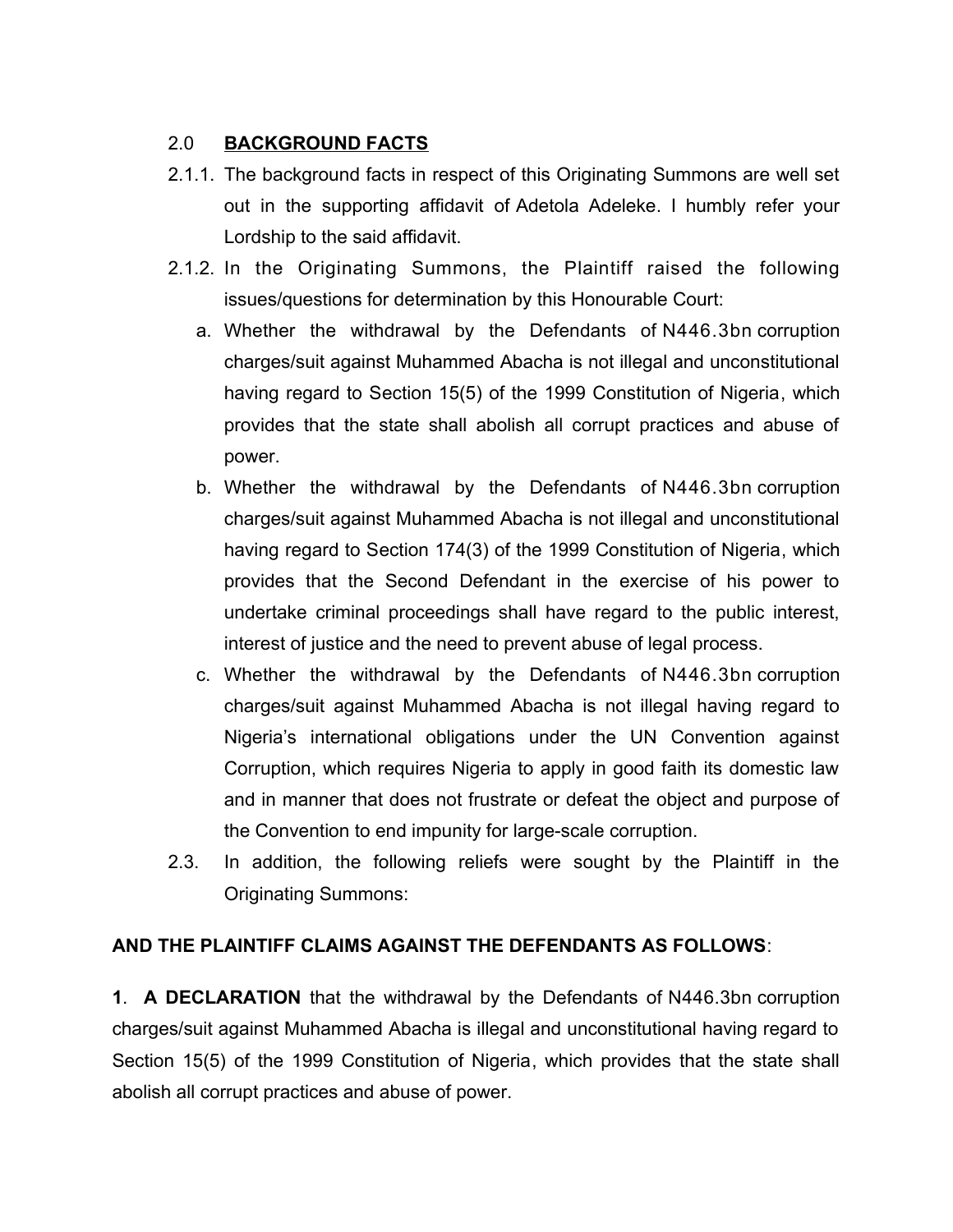**2. A DECLARATION** that the withdrawal by the Defendants of N446.3bn corruption charges/suit against Muhammed Abacha is illegal and unconstitutional having regard to Section 174(3) of the 1999 Constitution of Nigeria, which provides that the Second Defendant in the exercise of his power to undertake criminal proceedings shall have regard to the public interest, interest of justice and the need to prevent abuse of legal process.

**3. A DECLARATION** that the withdrawal by the Defendants of N446.3bn corruption charges/suit against Muhammed Abacha is illegal having regard to Nigeria's international obligations under the UN Convention against Corruption, which requires Nigeria to apply in good faith its domestic law and in manner that does not frustrate or defeat the object and purpose of the Convention to end impunity for large-scale corruption

**4. AN ORDER** directing the Defendants to reinstate the corruption charges/suit against Muhammed Abacha forthwith

## **3.0ARGUMENTS**

ISSUE ONE: Whether the withdrawal by the Defendants of N446.3bn corruption charges/suit against Muhammed Abacha is not illegal and unconstitutional having regard to Section 15(5) of the 1999 Constitution of Nigeria, which provides that the state shall abolish all corrupt practices and abuse of power.

Section 15 (5) of the 1999 Constitution provides that, *"The State shall abolish all corrupt practices and abuse of power."* This means that the Defendants are to ensure that the material resources of the nation are harnessed and distributed in a manner that serves the common good of all Nigerians; and to prevent the exploitation of Nigeria's human and natural resources for any reasons other than for the good of the community. It also means that in cases of corruption the Defendants will ensure diligent and effective prosecution of suspended perpetrators. The philosophical foundation for the inclusion of the Fundamental objectives in the Constitution is that governments of developing countries are observed with power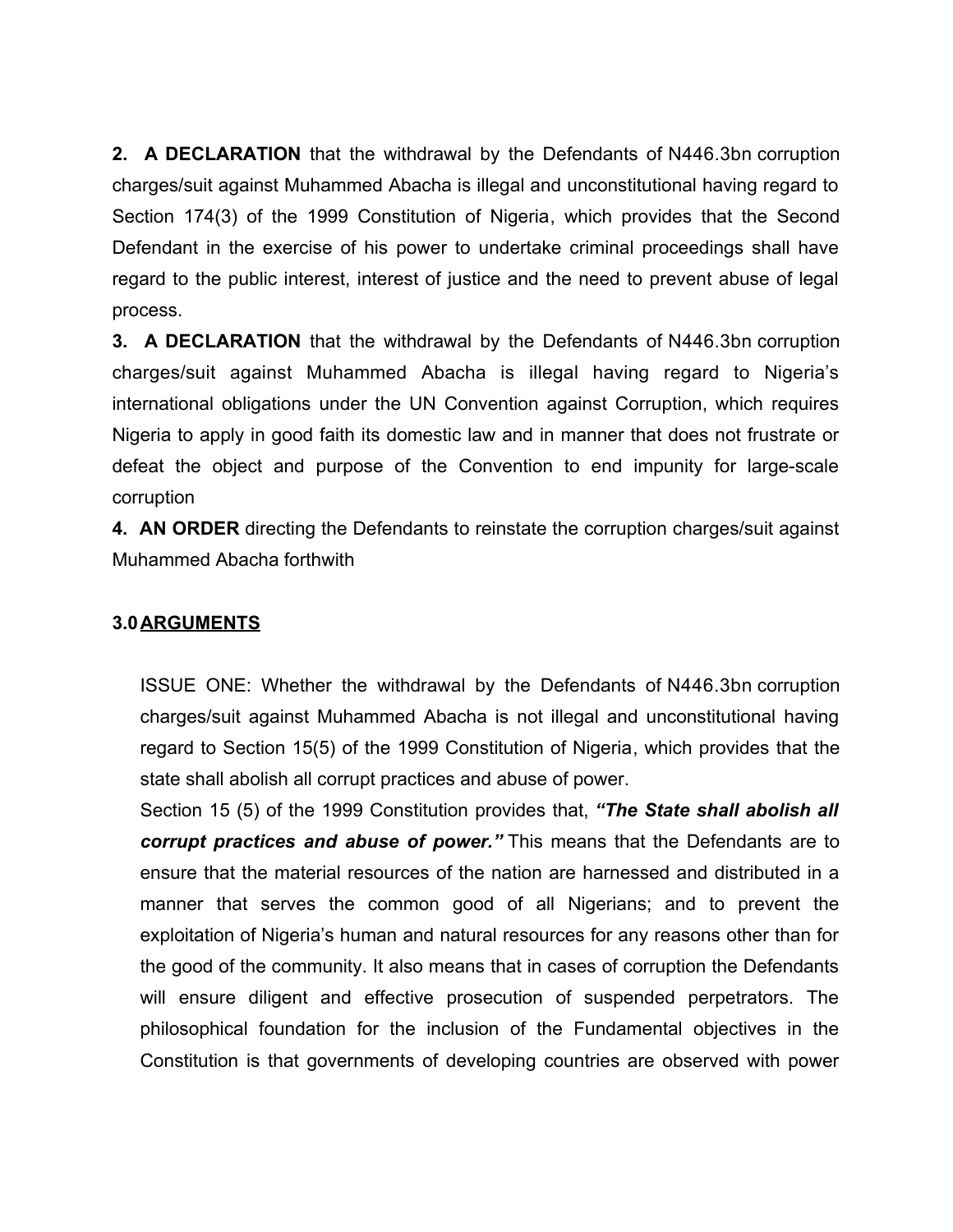and its attendant affluence such that they daily disregard the very institution they ought to protect.

While Section 15 (5) is contained in Chapter 2 covering fundamental objectives and directive principles of state policy, it is submitted that these principles impose duties and responsibilities on all organs of government, as well as on all authorities and persons exercising legislative, executive and judicial powers to ensure that: the Nigerian state is based on democracy and social justice; and that all corrupt practices are abolished.

In particular, the Indian courts have redefined the relationship between fundamental rights and directive principles. Although the courts recognize that directive principles of state policy are non-justiciable, they regard the principles as the soul of the Constitution, which provide the framework to which governments of the future should conform. Accordingly, while the courts acknowledged that fundamental rights are essential to democratic processes, they also have stated that these would not be enough for a poverty-stricken society. The Supreme Court of India has adopted a more balanced and integrated approach that ensures that fundamental rights are understood within the framework of directive principles. Accordingly, directive principles have gone from being clearly non-justiciable, to providing the basis of a right of action at first instance before the Indian Supreme Court. As the practice of the Indian courts have demonstrated, it is entirely within the judicial province for the courts to interpret and apply the provisions of the Constitution in the light of the fundamental objectives and directive principles of state policy. (*See e.g.,* B. De Villiers, *The Socio-Economic Consequences of Directive Principles of State Policy: Limitations on Fundamental Rights*, 8 S. AF. J. HUM. RTS. 188 (1992).)

The goal of the Fundamental Objectives and Directive Principles enshrined in chapter II of the Constitution is better appreciated when viewed against the background of Justice Bhagwati's notable pronouncement in Minerva Mills v. Union of India, to the effect that:

> *…to a large majority of people who are living in almost subhuman existence in conditions of abject poverty and for whom life is one long unbroken story of want and destitution, notions of individual*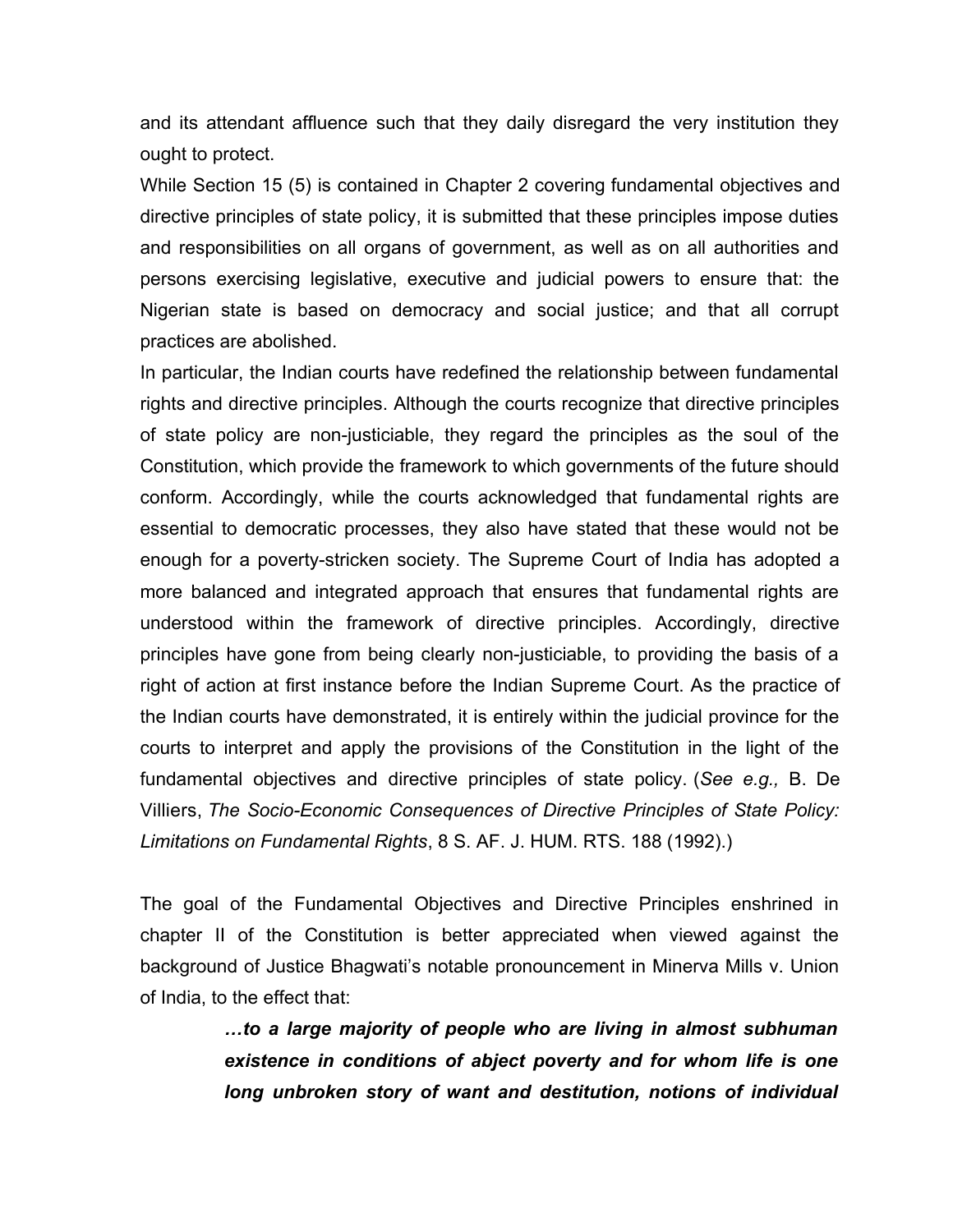*freedom and liberty, though representing some of the cherished values of a free society would sound as empty words bandied about in the drawing rooms of the rich and well-to-do, and the only solution for making these rights meaningful to them [is] to remake the material conditions and usher in a new social order where socioeconomic justice [will] inform all institutions of public life so that the preconditions of fundamental liberties for all may be secured.* ((1980) AIR SC, 1789)

The case of Attorney-General of Ondo State v. Attorney-General of the Federation & 35 ors., is also instructive and illuminating in this regard. In that case the Supreme Court held that section 13 of the 1999 Constitution does not only impose a solemn duty to observe the mandate contained in Chapter II on all organs of government and all authorities and persons exercising legislative, executive or judicial powers, but also on private individuals as well. The court rejected the argument that the section applies only to government officials and held that the argument "does not take account of the undeniable fact that those organs do not operate entirely within their official cocoons." ((2002) 9 NWLR (Pt. 772) 222 S.C., See especially the judgment of Uwaifo, J.S.C. at 381.)

Honorable Justice Oputa (of blessed memory) stated in his write-up on "Towards Justiciability of the Fundamental Objectives and Directive Principles of State Policy" that,

> *Now duty is the correlative of rights and it is applied to those acts which a person is bound to do by virtue of the office he holds. It then follows that by Section 13 of the 1999 Constitution "persons exercising legislative, executive and judicial powers in Nigeria are bound to observe and apply the provisions of Chapter 2 of our constitution. This is a mandatory provision of the constitution. Because those persons are so duty-bound, it follows that they have a responsibility to do those acts or else be accountable for their*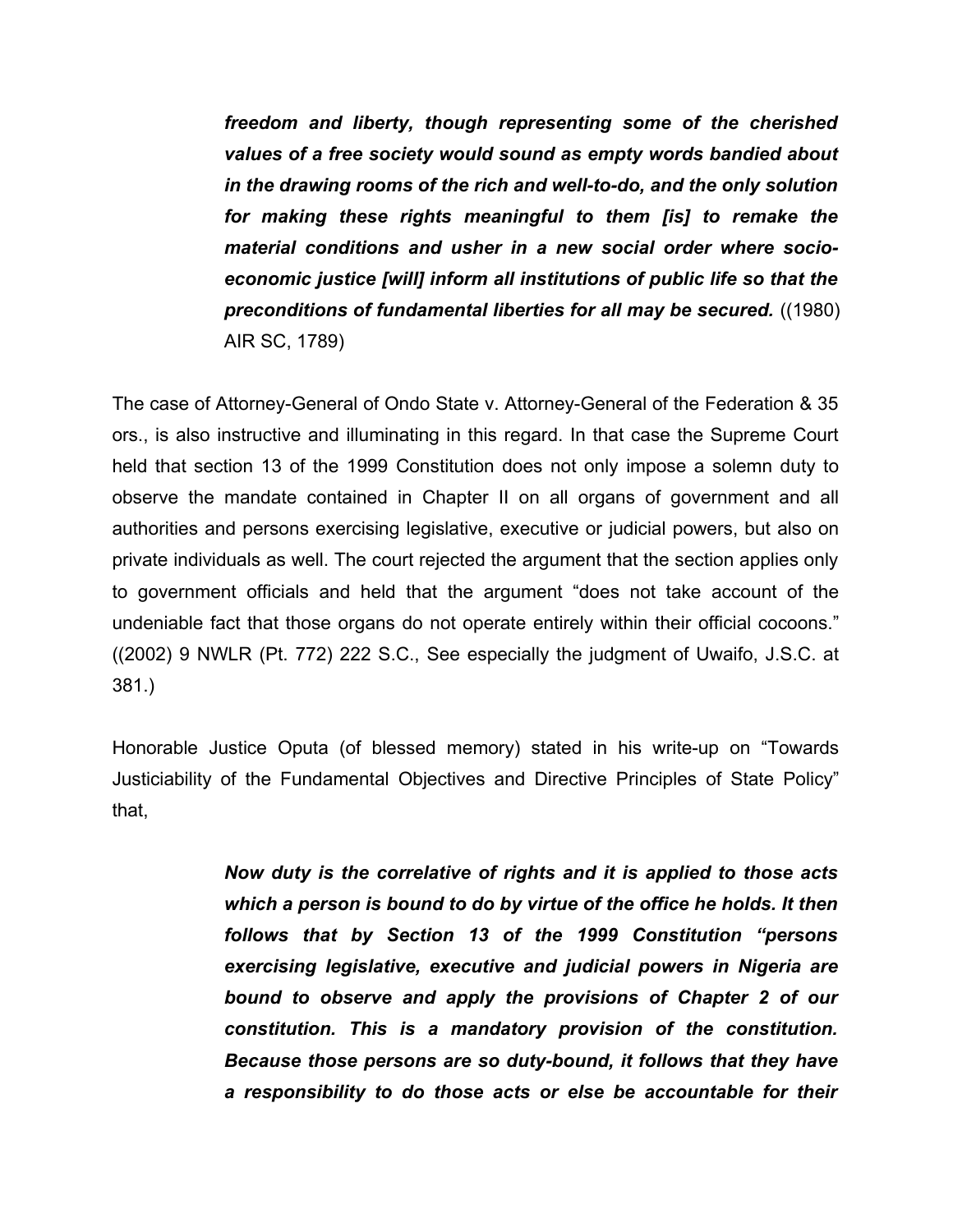*failure to act. Section 13 in addition to the word "duty" uses other expression "responsibility" which also imports liability to be called to account….Thus, from the wordings of Section 13 of the 1999 Constitution, it is obvious that its provisions are meant to be complied with.* (See FEMI FALANA VS ATTORNEY GENERAL OF THE FEDERATION, SUIT NUMBER FHC/L/CS/1122/11)

WE therefore urge the Honourable Court to so hold.

ISSUE TWO: Whether the withdrawal by the Defendants of N446.3bn corruption charges/suit against Muhammed Abacha is not illegal and unconstitutional having regard to Section 174(3) of the 1999 Constitution of Nigeria, which provides that the Second Defendant in the exercise of his power to undertake criminal proceedings shall have regard to the public interest, interest of justice and the need to prevent abuse of legal process.

Section 174(3) of the 1999 Constitution provides that, *"In exercising his powers under this section, the Attorney-General of the Federation shall have regard to the public interest, the interest of justice and the need to prevent abuse of legal process."*

The constitution provides that public interest, the interest of justice and abuse of the legal process be protected. This provision should be interpreted within the other broader principles and values in the administration of justice. Justice is open, transparent and should be responsive and accountable. These are not fashionable terms any more, but a reality under the 1999 Constitution. If the Defendants want to exercise the power of withdrawing corruption charges/suit, it is mandatory that they meet the threshold of public interest, interest of justice and ensure non abuse of the court process. Thus, justice is required to be done in any case regardless of the status of anyone involved. It is submitted that the Defendants in this case over overstep on the powers contained in Section 174(3) of the 1999 Constitution.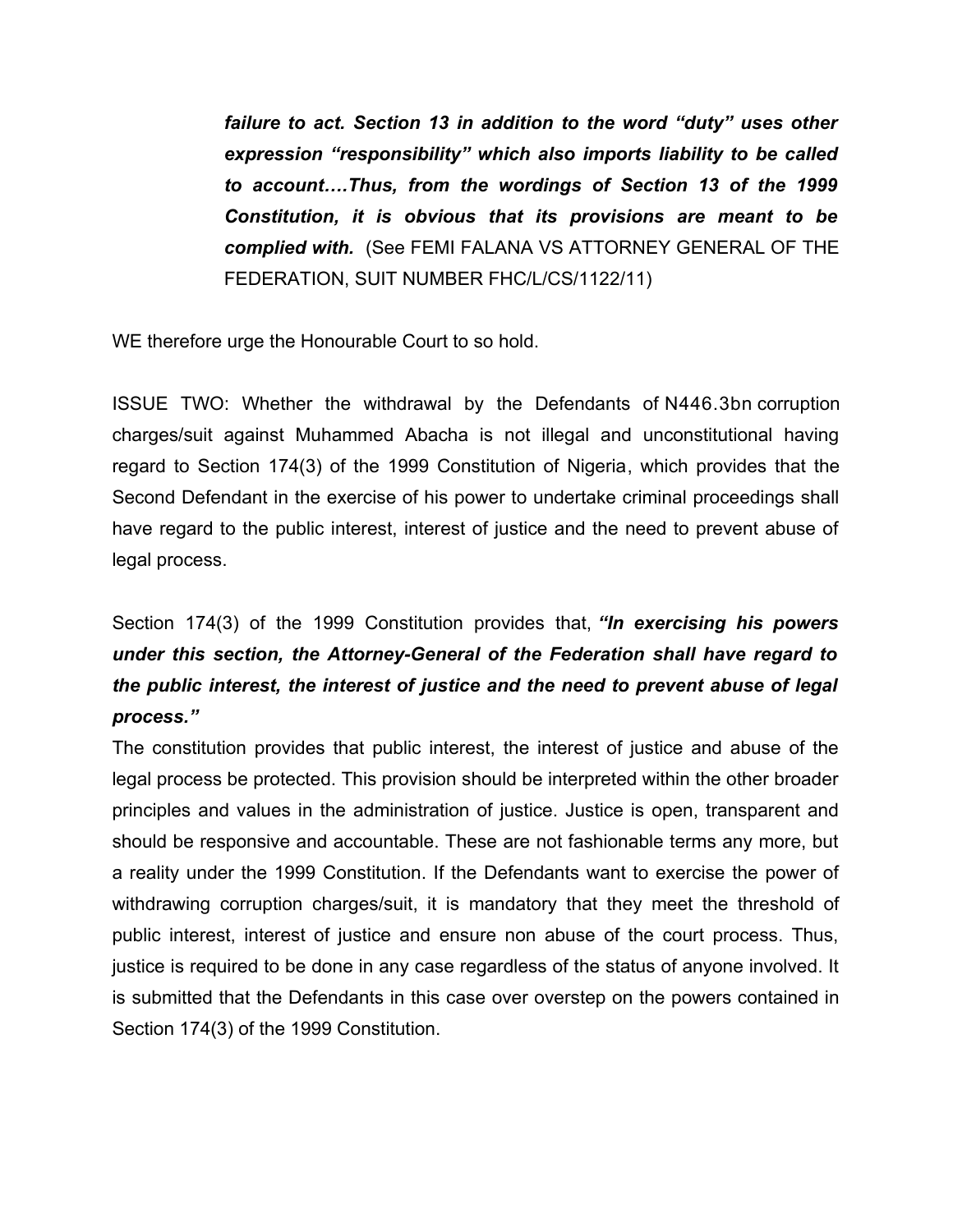The overarching objective in the administration of justice that is to do justice to all, irrespective of status, is a cardinal value of any civilized nation. The exercise of the power to withdraw in this case is therefore not in consonant with the provisions of the constitution. The Defendants have a constitutional responsibility to adhere to the principles set out in the constitution. In other words, the exercise of this power is not absolute. And this cannot be especially in corruption cases, and given the debilitating effects of corruption on the rule of law, good governance and the entire fabric of the Nigerian society.

ISSUE THREE: Whether the withdrawal by the Defendants of N446.3bn corruption charges/suit against Muhammed Abacha is not illegal having regard to Nigeria's international obligations under the UN Convention against Corruption, which requires Nigeria to apply in good faith its domestic law and in manner that does not frustrate or defeat the object and purpose of the Convention to end impunity for large-scale corruption

Nigeria has ratified the UN Convention against Corruption, which in several of its provisions obligate the country to effectively prosecute allegations of corruption, recover stolen assets, and end the impunity of perpetrators. Several articles of the convention emphasise the importance of promoting, facilitating, and supporting international cooperation to effectively combat corruption. This good faith obligation requires the Defendants to submit cases of corruption to a State's competent authorities for the purpose of prosecution. The good faith nature of the obligations assumed by Nigeria under the convention does not grant discretion to the Defendants to refuse to prosecute, recover stolen assets and end the impunity of perpetrators. It is submitted that there are no exceptional circumstances warranting the withdrawal of the corruption charges/suit against Muhammed Abacha by the Defendants. It is further submitted that by withdrawing the charges/suit, the Defendants have denied the "appropriate authorities" in this case the FCT High Court the opportunity to hear evidence and decide whether or not a case of corruption is established against Muhammed Abacha.

The exercise of such power is not compatible with the need to avoid impunity for corruption prohibited under the UN Convention against Corruption.